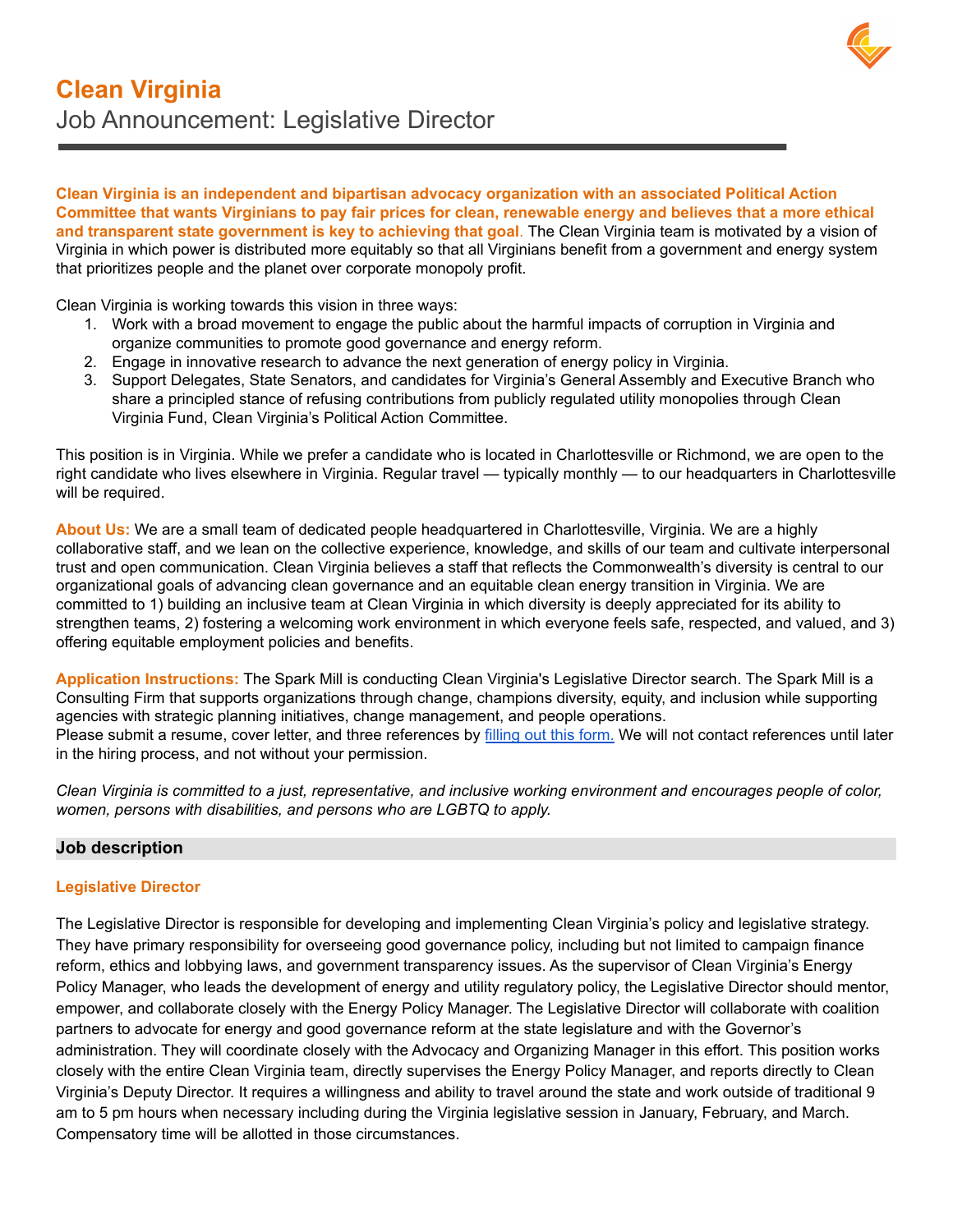

## **Duties and responsibilities**

- Develops and manages legislative policy, providing in-house expertise on issues including campaign finance laws, government ethics, lobbying and disclosure laws and policies, and works with the Energy Policy Manager on the development of utility regulatory proceedings and clean energy legislation. This work includes working alongside the Advocacy and Organizing Manager within a broad coalition to alleviate the energy burden on Virginians.
- Acts as a legislative ambassador and registered lobbyist for Clean Virginia and works to establish the organization as a trusted and credible source on Virginia energy policy, utility reform, and good governance.
- Directs, manages, and coordinates strategic plans for passing relevant legislation related to Clean Virginia's mission of improving accountability in the Virginia government and promoting affordable and accessible clean energy before, after, and during General Assembly sessions.
- Develops and maintains relationships with Democratic and Republican General Assembly leaders and staff, candidates and campaigns, political parties, and other political action committees. This work should be shared and conducted in tandem with other Clean Virginia colleagues, particularly the Energy Policy Manager, and will require task managing lobbyists.
- Contributes to the team's strategic planning process and helps forge a tactical path towards shared goals.
- Work closely with advocacy and communications colleagues to develop legislative and reform advocacy campaigns.
- Ensure Clean Virginia's strategic imperative of equity, justice, and inclusion is included in political organizing efforts.
- Perform other duties as assigned.

## **Preferred Qualifications**

- Bachelor's degree in a relevant field is preferred.
- 5-7 years of professional experience with legislative and policy affairs.
- Superior communication and interpersonal skills including strong emotional intelligence.
- A passion for legislative reform in the areas of clean energy, climate change, good governance, and economic justice.
- A deft ability to work with multiple stakeholder groups, enthusiasm for teamwork and collaboration, and a strong respect for your colleagues and their unique ideas and perspectives.
- Experience managing staff, demonstrated personnel management skills, and a strong commitment to acting as an organizational mentor and leader, both as a manager and a colleague.
- A collegial and collaborative work style, innovative thinking, strong work ethic, enthusiastic attitude, and a sense of humor are essential.
- Strong administrative and project management skills including operational budgeting, computer word processing, database management, and relationship management.
- A flexible approach to work, with a willingness to travel, as needed, and participate in programs occurring after typical business hours.
- Strong demonstrated interest in government ethics, climate change and clean energy, economic justice, and the overall vision of Clean Virginia.